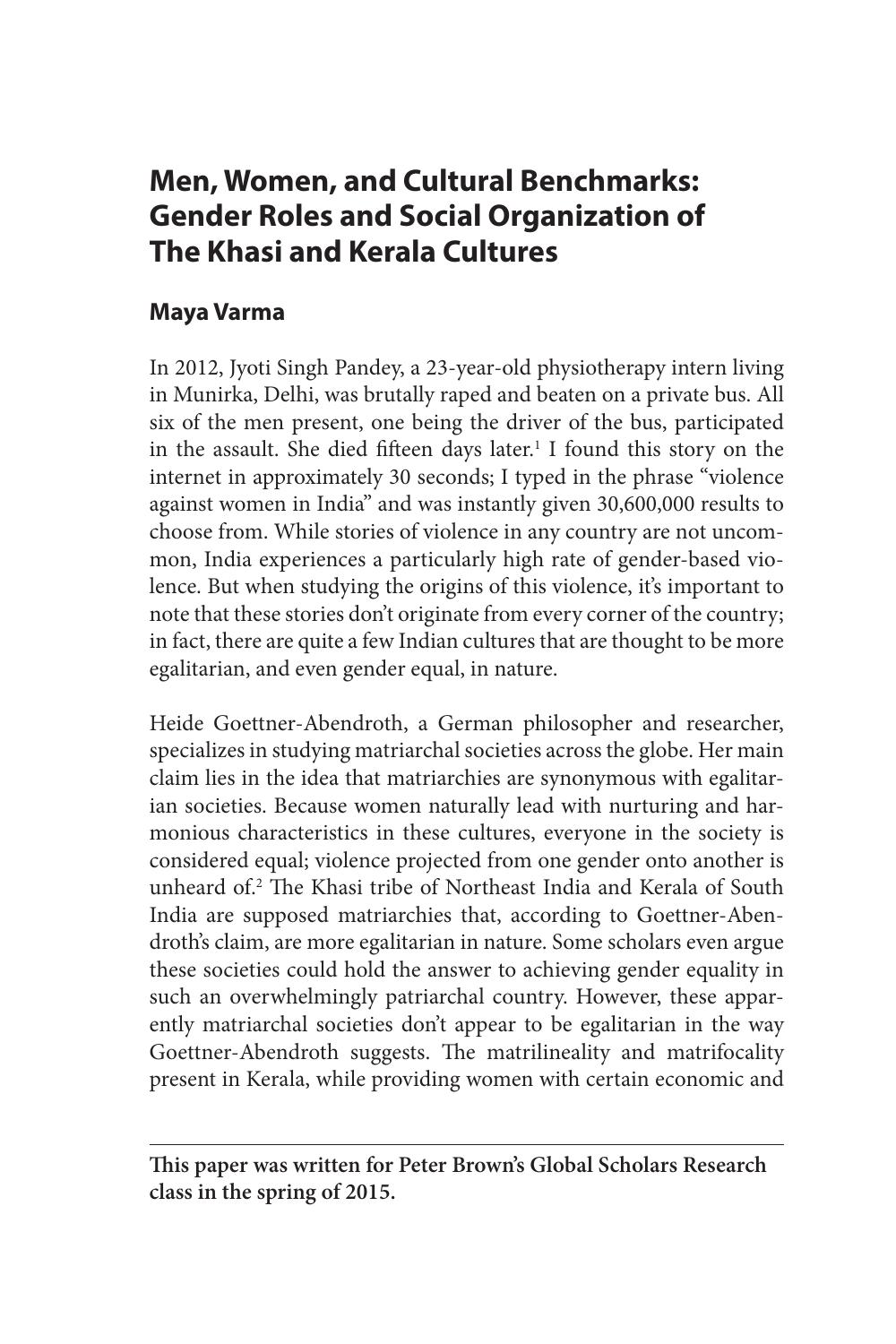cultural rights within the home, restrict women's freedom just as much as the Indian patriarchy. Furthermore, gender roles within the Khasi tribe appear to favor women over men and in turn limit men's rights. While the word "matriarchy" is disputed by scholars, these matrilineal, matrifocal, and matrilocal models of organization don't lend themselves to the upholding of egalitarian ideals. They can actually create as much gender inequity as the Indian patriarchy. To demonstrate this, I will present conflicting definitions of "matriarchy" to establish that that the words "matriarchy" and "equality" are not necessarily synonymous. I will then describe how characteristics of masculinity and femininity in patriarchal India lead to violence against women, comparing and contrasting these gender roles to those present in the Khasi and Kerala cultures. The analysis of these cultures will consist of anthropological and historical data that depict how their matrilineal, matrifocal, and matrilocal systems fail to promote gender equality.

## **Conflicting Definitions of "Matriarchy"**

Calling the Khasi tribe and Kerala society "matriarchies" is a problem on its own. Unlike the word "patriarchy," which most dictionaries would define as a system of organization in which men hold a large majority of the political, economic, and social power, a matriarchy is more difficult to define. It could be defined as a parallel to patriarchy, simply replacing the word "men" with "women" in the above definition. But scholars don't agree on many pieces of this definition and have attempted to add and subtract features in order to apply it to different societies that aren't patriarchies, yet also aren't of the complete opposite extreme. Heide Goettner-Abendroth, in her book *Matriarchal Societies: Studies on Indigenous Cultures across the Globe* published in 2012, claims matriarchies are present when "mothers are at the center of society, as manifested by matrilineality and by mothers' power of economic distribution," essentially stating that inheritance passes through women and they hold most, if not all, economic power. But her definition isn't complete without the most essential part: "gender equality." If there is no presence of gender equality then, in her opinion, it can't be a matriarchy.<sup>3</sup>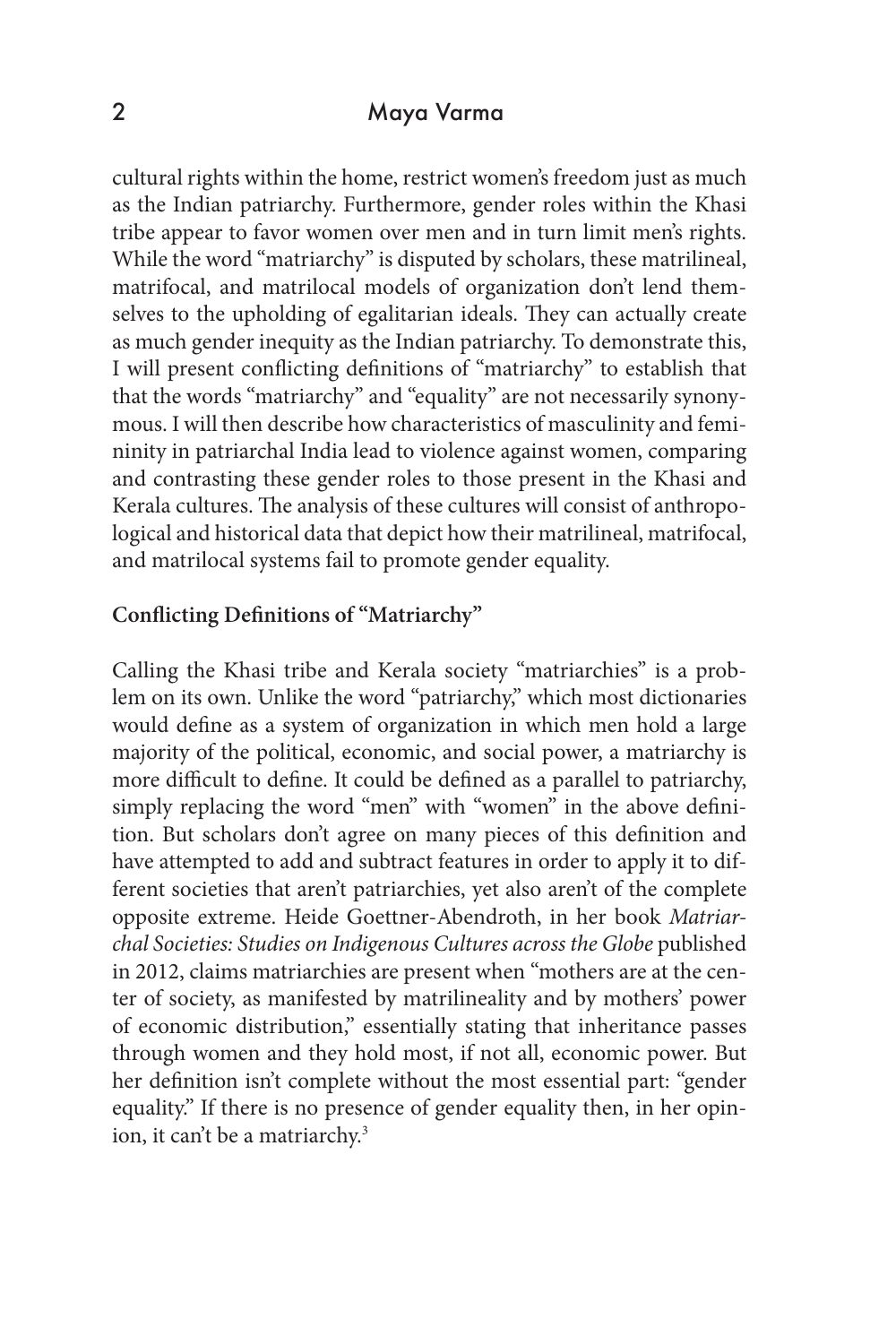On the other hand, Cynthia Eller, a professor of religion from Montclair State University, claims that there is no real evidence of a matriarchy having ever existed anywhere in the world. She argues that matriarchies should be considered a myth, and those who describe them as "story tellers." Eller believes that telling "stories" of matriarchies as if they are real is detrimental to the modern feminist movement because they "are not capable of telling us whether or how we might put an end to sexism." If women use historical matriarchies as a "profoundly empowering" foundation for eventually achieving equality, they are basing their hope for the future on a fake past.<sup>4</sup> Eller's idea is not uncommon; many scholars have claimed that matriarchies are nothing but a myth. It's these scholars who criticize women like Goettner-Abendroth for using her feminist activism to cloud her research rather than create informed theses based on what the facts tell her. In fact, while she claims that the Khasi tribe is a matriarchy exhibiting gender equality, others argue the tribe is quite gender biased. But even Eller has collected criticism of her own. Max Dashu, a feminist historian with expertise in female iconography and archaeology, is among many scholars who claim that Eller built a "straw man" argument in which she conveniently ignored evidence of well-researched societies like the Khasi where women do hold a significant amount of power.<sup>5</sup>

Finally, Peggy Reeves Sanday, a professor of anthropology at the University of Pennsylvania, attempts to broaden the definition of matriarchy rather than limit or eradicate it. She claims that a matriarchy has nothing to do with who is literally in charge, but rather with how the sexes are defined in religion and in gender roles. Matriarchies can be defined by social relationships in which women hold more influence than men, but not necessarily political or economic power.<sup>6</sup> This definition tends to focus more on the social aspect of a society and, although scholars don't criticize it heavily, is also much too vague to decide whether a society is or is not a matriarchy.

It's clear from these definitions and their respective critiques that the definition of "matriarchy" is dependent on the eye of the beholder. Sanday's definition differs greatly from Goettner-Abendroth's, and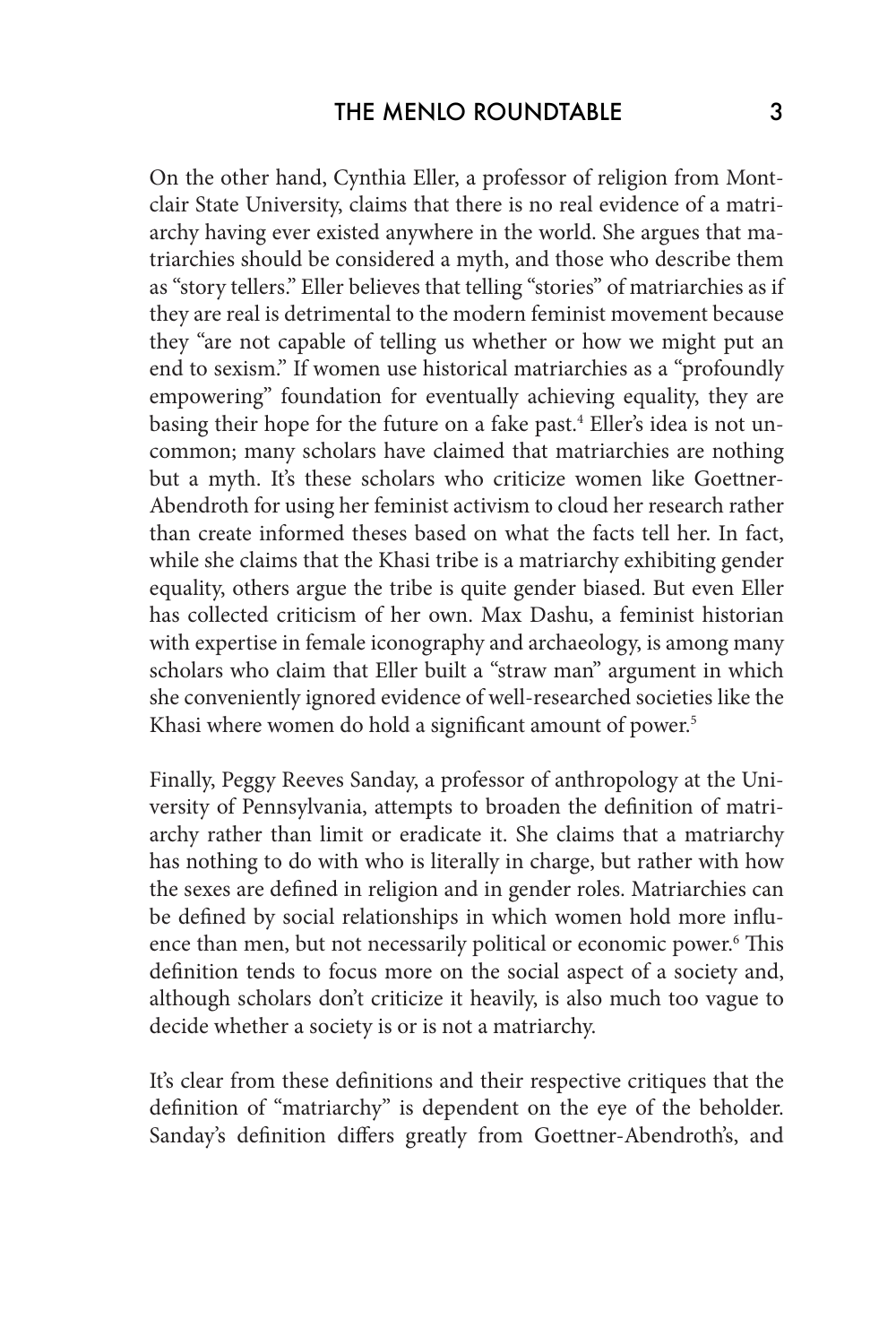Eller attempts to discredit both. Because of this controversy, this paper will refrain from naming either the Khasi or Kerala societies "matriarchies." Rather, it will focus on their actual social organization in relation to gender roles and gender equity without attaching either society to potentially contested vocabulary.

Although I will not label either society as a matriarchy, other vocabulary related to matriarchies can help us analyze these cultures. The word "matrifocal" implies a society in which women are the head of the family and household. "Matrilocal" refers to a system in which, after marriage, the husband moves in to his wife's home with her family. "Matrilineal" describes a system of inheritance in which descent and kinship are traced through the female. Finally, "egalitarian" is the principle that all people are equal and deserve equal rights and opportunities.

#### **Violence and Masculinity**

When exploring these societies, it's essential to understand the culture that surrounds them. There are many factors that have contributed to gender-based violence in India, but a driving force lies in the hegemonic masculine and feminine stereotypes ingrained into both men and women at a young age. Hegemonic masculinity "demand[s] conformity to certain normative characteristics, for example toughness and violence."7 In this way, in order for a man to truly be a "man," he must subscribe to certain social norms to reach a "cultural benchmark against which all males implicitly measure their gender legitimacy."<sup>8</sup> For example, if a man isn't able to exhibit toughness and violence in the same way as his peers, then he might not be accepted as a "man" because he doesn't have characteristics associated with that specific "benchmark."

In India, a historical benchmark lies in the image of the warrior, a cross-cultural symbol of strength and power, bearing weapons and fighting heroic battles for a greater cause. This heroic, warrior image is often inherent in young men who are particularly "drawn to the mythic ideal of the hero, or heroic band of brothers where there is triumph against the odds." The warrior itself implies an attachment to wartime, where violence is necessary for survival.<sup>9</sup> But what implications does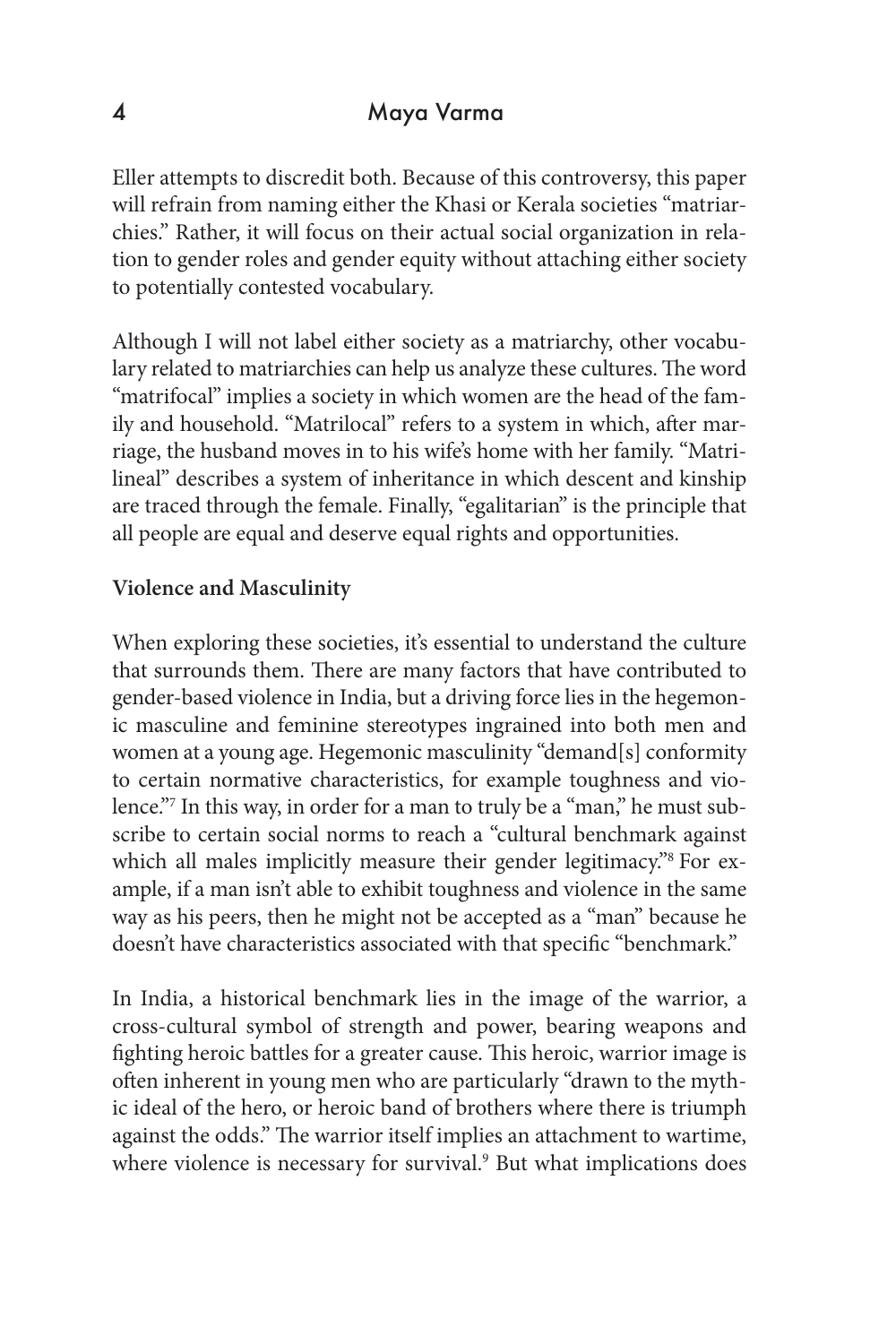this "benchmark" have in modern society where, for most young men in India, fighting in wars isn't relevant anymore?

The warrior, despite its literal irrelevance to modern day society, seems to have a direct correlation to values associated with nationalism and masculinity today. At its core, nationalism implies an "us vs. them" mindset that parallels how masculinity is constructed. The values of domination and competition that evolve from nationalism, rooted in the idea that one nation-state is superior and in competition with other nations, manifests into masculinity and allows men to associate their masculinity with superiority and power. Likewise, the warrior image implies "martial values" such as strength, prowess, and readiness to inflict pain.10 It's quite possible this warrior image, coupled with nationalistic values, has translated into violence against women. But how does a supposedly heroic symbol lead to violence against women as opposed to other men, like in wartime? Hegemonic masculinity in India cannot be completely understood without associating its complement, femininity, with inferiority.

The main connection between women and inferiority lies in the idea of "purity." Starting from a young age, women are seen as "pure" and "innocent," therefore implying that in order to maintain this innocence, a certain measure of protection is required.<sup>11</sup> Once men are given the role to protect women, the warrior role, positions of inferiority and superiority follow. But this idea seems contradictory to previous statements; it makes little sense to be physically violent toward a person one is meant to protect. In order for this concept to make sense, it's important to separate innocence of the woman and the woman herself. The man's job, in this form of "heroic" masculinity, is to protect the woman's *purity* until she is able to reproduce, not to protect her. In this sense she is more of a vessel to further the man's legacy in his children.12 Once the purity surrounding femininity causes women to be seen this way, violence becomes a tool to limit her freedom and objectify her further. The power imbalance between femininity and masculinity, as propelled by nationalism, warrior symbols, and values of purity and innocence, serves as a large cause for violence against women in India.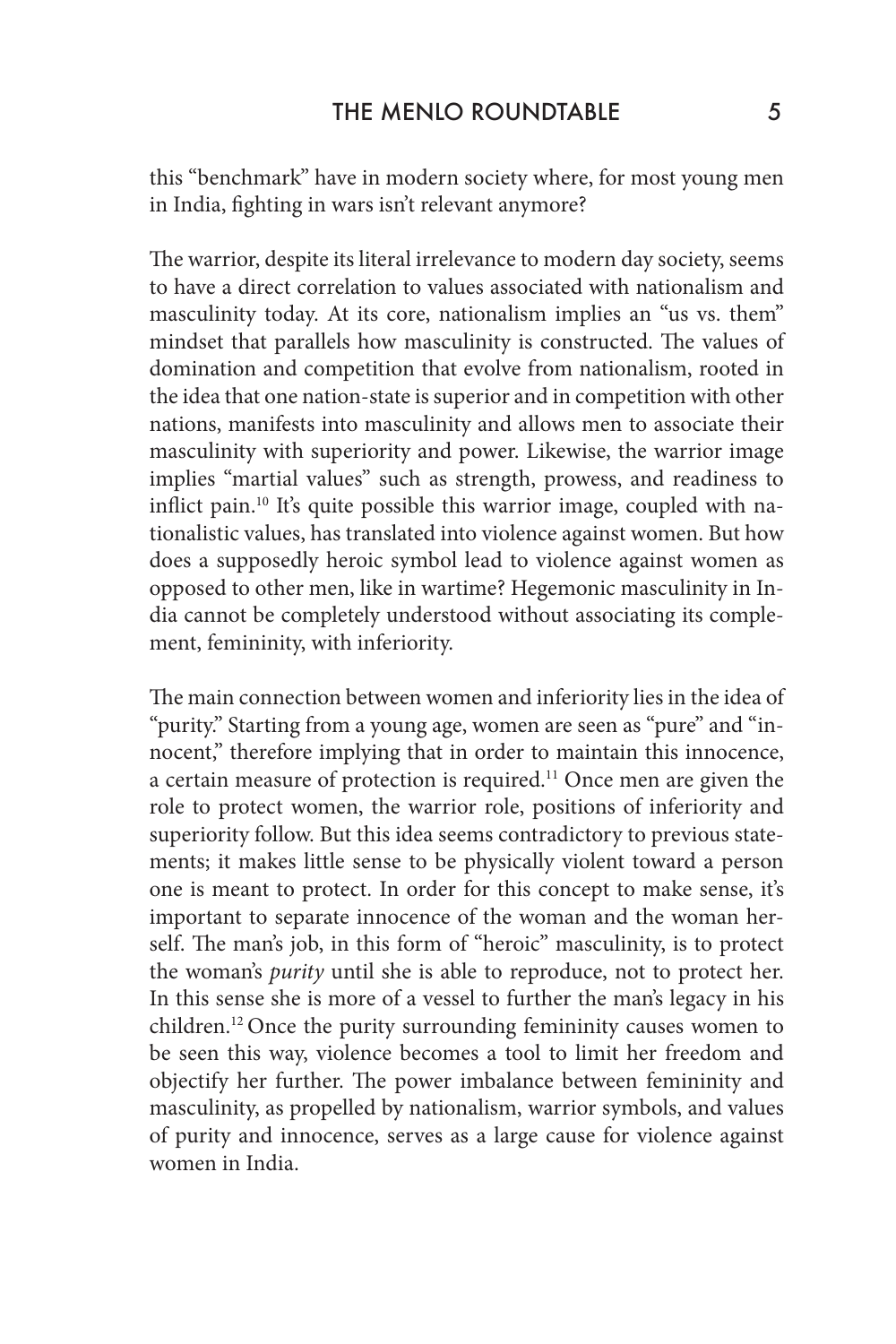# **Origins of Gender Roles**

Unlike sex, gender isn't a universal truth. Although some argue that sex isn't binary either, gender is a more fluid concept. While sex is usually determined at birth, gender roles are carefully constructed, influenced, and defined by culture over the course of one's life. Nancy Bonvillain, a professor of anthropology and linguistics at Bard University, described the construction of gender elegantly: "Females and males are born, but women and men are products of enculturation."13

When a baby is born, the first step is to assign a biological marker: boy or girl? Following this marker is where forming a gender role begins. With the names "boy" and "girl" come many associations, such as colors, baby names, and clothing. The baby's room, for example, typically exemplifies a specific color palette that relates to a girl or a boy—in America the colors pink and blue pertain to girls and boys respectively. While colors on their own don't cause inequalities between genders, they do cause an initial separation that slowly increases.<sup>14</sup> It's the specific definitions of "masculinity" and "femininity" in an institution that eventually defines inequality.

Childhood is an extremely important developmental stage in the creation of gender roles. How parents treat their children affects how children view themselves. Because "parenting is gendered, with different expectations for mothers and for fathers," children grow up understanding there is a difference between being a boy and being a girl. If mothers normally work in the home while fathers are paid as highlevel bosses, children associate women with the home and men with leadership and power.15 These differences manifest in the toys children grow up with, such as dolls, which suggest motherly instincts, and action figures, which suggest strength and often violence.

The following studies will attempt to understand gender roles in the Kerala and Khasi societies by analyzing how gender is constructed within each system; gender roles provide an insight into how men and women view themselves and each other, which is a main indicator of where inequality originates within a society. When looking at the con-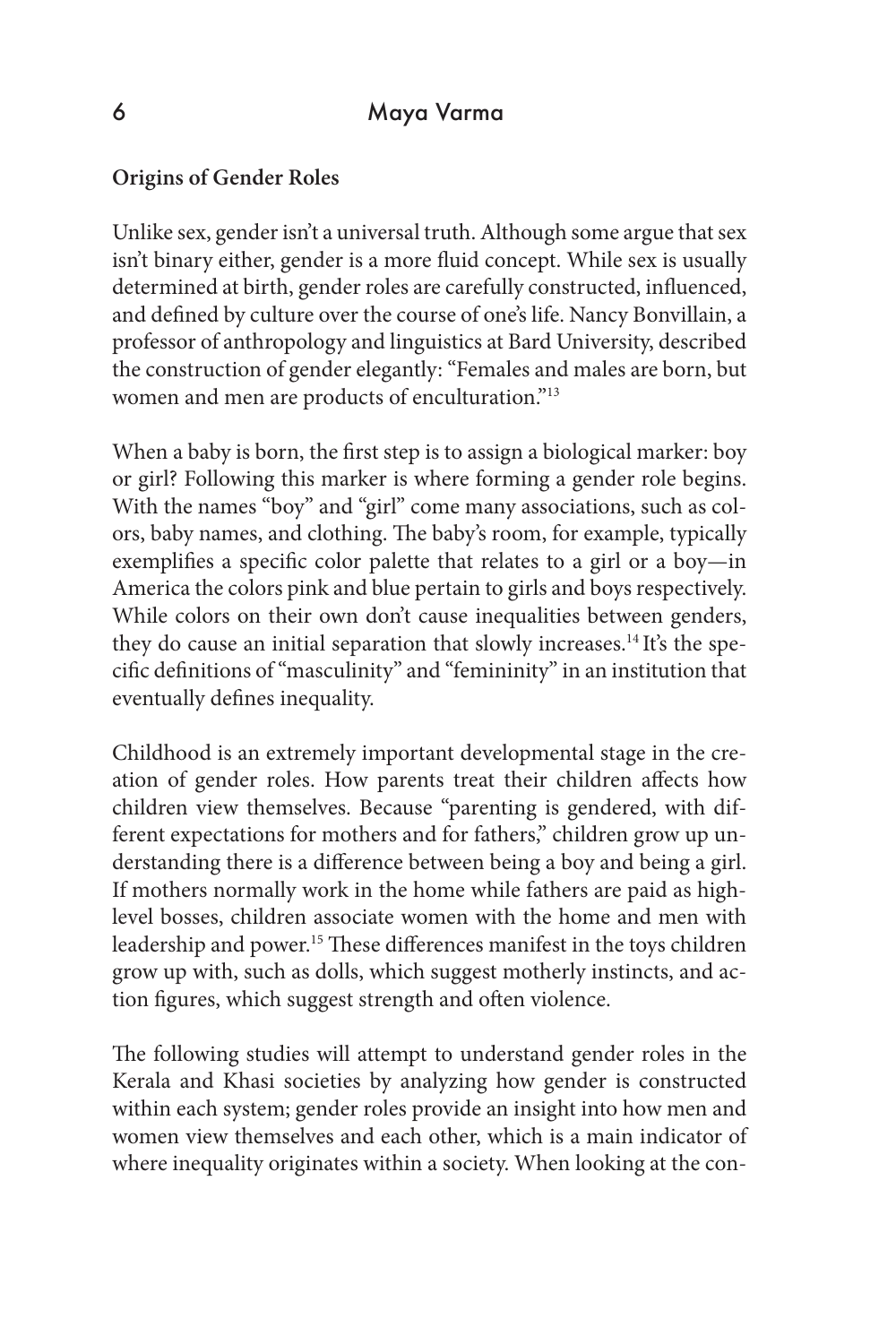# THE MENLO ROUNDTABLE 7

struction of gender in a general context, a separation between men and women as they grow up is visible through almost any culture. But how could gender roles be different in a matrilineal, matrifocal, and matrilocal system? In order to analyze these two cultures from the lens of gender roles, I provide historical context of the Kerala and Khasi cultures coupled with specific characteristics of each gender found from anthropological studies, in addition to interviews I conducted with members of the Kerala society.

#### **Kerala: Matrilineal to Patrilineal**

Kerala, a state located on the Malabar Coast in southwest India, has historically been praised for its matrilineal and matrifocal system that has supposedly led to higher education rates and rights for women. In an article in *Hinduism Today*, Choodie Shivaram claims that in Kerala women were "educated, respected," and were able to move "about without fear or censure, participated occupationally wherever they wished, and were the major force leading Kerala to become India's first near-100% literate state."16 But, as the case study of Kerala will demonstrate, women's rights in the state are much more complicated than this; their matrilineality and matrifocality don't necessarily give women the equal rights Shivaram suggests they have, yet at the same time their system of organization serves its own important purpose.

Kerala itself is not matrifocal or matrilineal as a whole; the state contains multiple cultures. The Nairs are the most well-known people who practice this type of organization. Their matrilineality and matrifocality influence how gender is viewed in the society. For one, because inheritance runs through women, they have economic ownership over all property.17 This gives women a certain amount of financial protection they aren't afforded in a patrilineal system, which carries its own implications that will be explained later.

In addition, children belong to the mother and her family, and they inherit her last name over the father. In this way, daughters are more valued because they are the ones who continue the family legacy. Unlike gender roles in much of patrilineal India where women are meant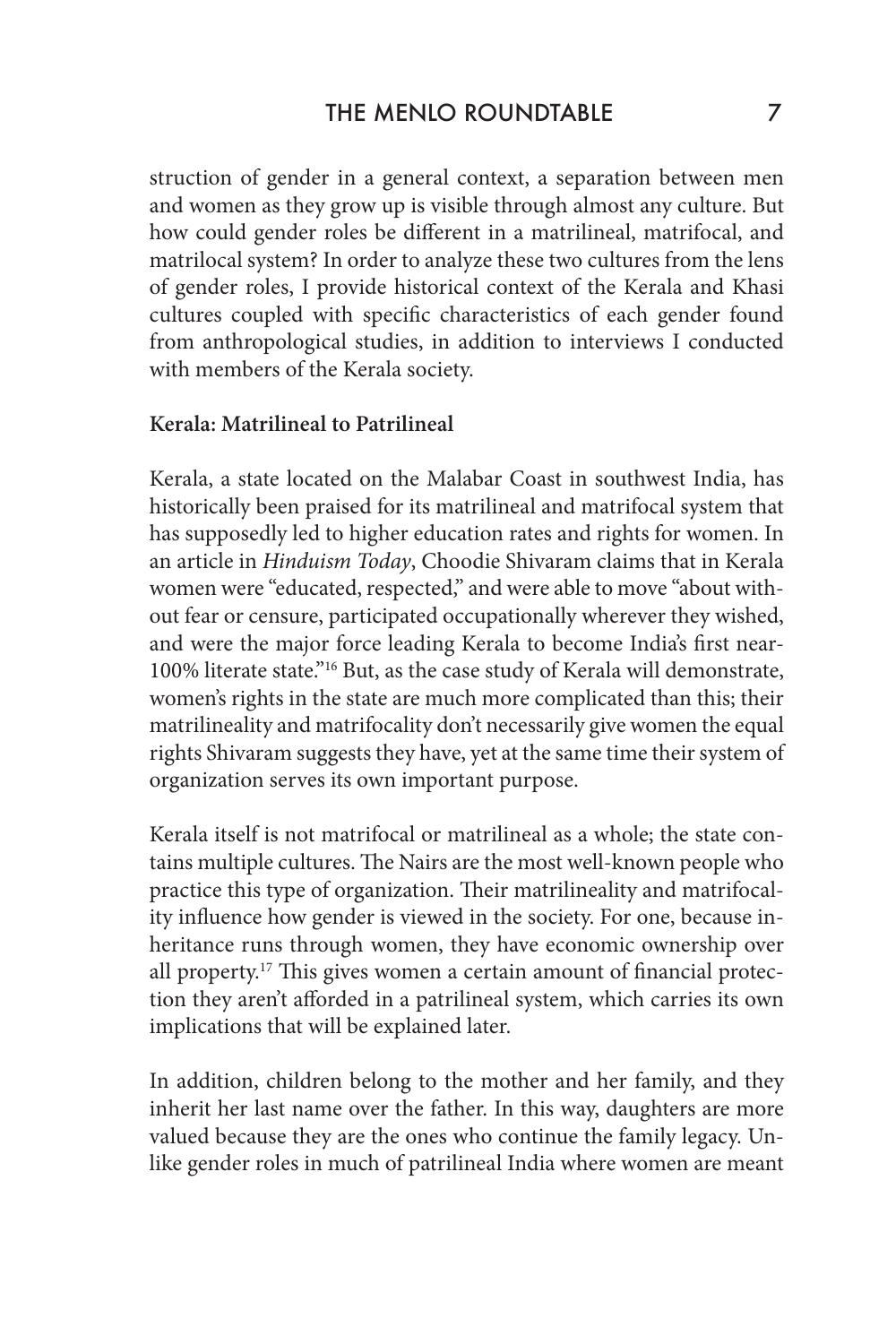to reproduce to continue the man's legacy, women reproduce to continue their own legacy; birthing a girl is valuable for more than just her potential reproductive future. In fact, in the beginning of the Nairs' matrilineal system, women used their husbands for their biological functions like women were used in patrilineal India—"It was not unusual for a woman, once she had two or three daughters[…]to send her husband on his way."18 While it's unclear whether this statement implies informal or formal divorce, the act itself of a woman using a man solely for his reproductive abilities expresses not only a reversal of values present in patriarchal India, but also shows how daughters are essential for the system to continue and are therefore highly valued.

Furthermore, the Nairs are organized in a matrilocal system where, after marriage, the husband moves into his wife's house.<sup>19</sup> This is not only rare in matrilineal systems, but it is important to understand when considering domestic violence. Because the man moves into the woman's house, typically with much of her extended family, her family affords her a certain amount of protection and familiarity. Although there are certainly superior masculine and inferior feminine roles at play, it's possible that literal living conditions affect this as well. With this logic, violence against a woman would be more difficult for the man to carry out even if he wanted to. Finally, the matrifocal system allows women to be center of the household. They care for children and make decisions for the family, which in early Nair society meant they also made many of the political decisions through their husbands.<sup>20</sup>

All of these characteristics of the matrilineal, matrilocal, and matrifocal system have afforded women a certain amount of importance and financial protection that gives them a leg up from the rest of patriarchal India when looking at gender equality. They are given financial security through property rights, ownership of their legacy and therefore reproductive health, and physical protection from possible domestic violence.

However, unlike what Goettner-Abendroth would suggest at this point, this system doesn't lend itself completely to egalitarian values. There are two possible reasons why gender inequity is increasing in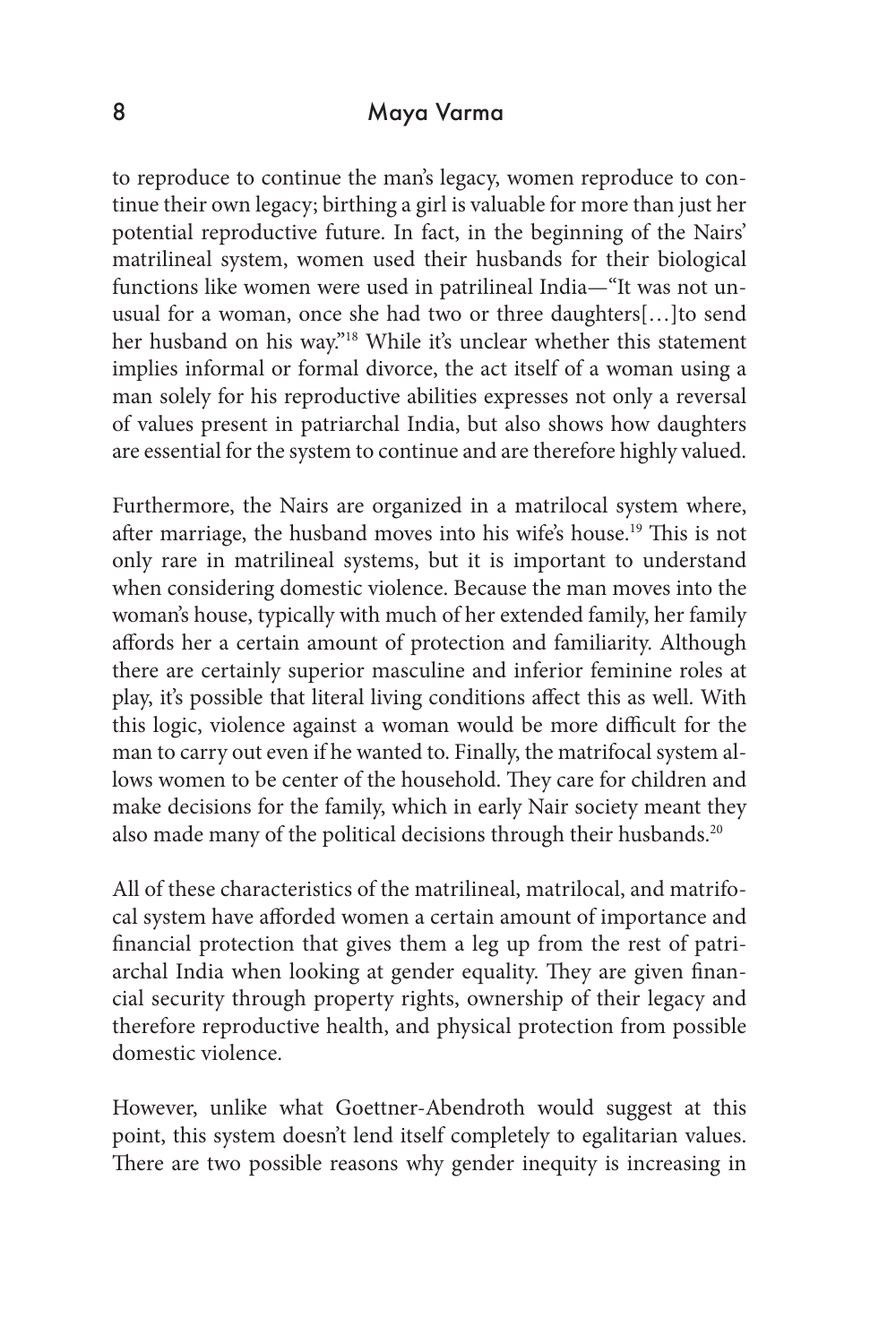Kerala; first, the matrilineal and matrifocal system seems to limit women's freedom despite the protection the system provides; and second, as of the late 19<sup>th</sup> century, reforms dissolving the matrilineal system have pushed Kerala towards more patriarchal values that have led to increased violence.

For this paper, I conducted two interviews of women who grew up in Kerala under the Nairs' matrilineal system in order to properly understand how gender roles were defined starting from early childhood. As explained above, a large part of constructing gender revolves around the clothes, toys, coming of age rituals, and relationships engrained in childhood. Geetha Varma, my aunt, is a 48-year-old woman currently residing in California, but who grew up in Kerala from 1967 to 1990. She says that the matrilineal and matrifocal system gave women "a lot more importance in the system than actual power." She grew up in her mother's home, and although her mother's side was more important, "men still had more authority and decision making power." The matrifocality didn't seem to extend beyond raising children. However, the girls inherited land in order to be "financially protected." She explained further that even though women couldn't work due to the large role they played in maintaining the home, they were "protected" through the matrilineal system.<sup>21</sup> It's here where suspicion about the true nature of Kerala's matrilineal system arose, because the word "protection" seems to be a common theme when describing the role of women in India. Hegemonic masculinity and its feminine correlate depended on men protecting the purity of women and therefore limited their freedom. In Kerala the matrilineal system protected women financially by allowing them to own property, slightly compensating for the fact that they couldn't earn salaries while also giving them an overwhelmingly large importance in the house. The matrifocal system might give women power in their home and give girls a certain value, but it also limited their freedom to pursue other professions. The matrilineal system seems to make up for this limitation by giving women financial protection through land ownership, but falls short of giving women true gender equality.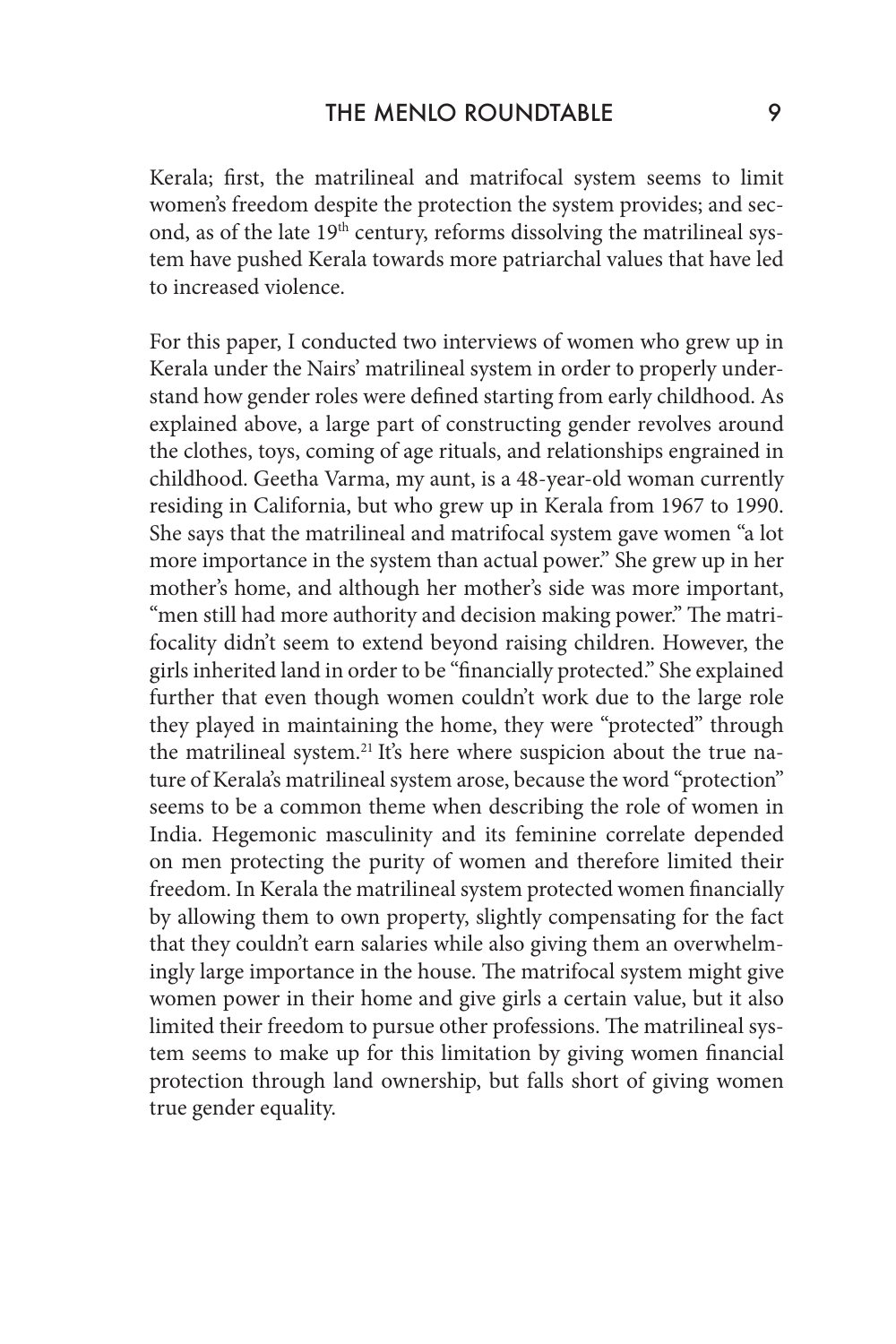Likewise, while the matrilineal system restricted women from leaving the house due to economic ties, women were also limited to the home due to cultural values ingrained in them as young girls. "Girls couldn't leave the house much," Mrs. Varma claimed, "and there weren't too many social events." Growing up, there was one main coming of age ritual for girls when they hit puberty. The ceremony lasted a few days and, as Mrs. Varma recollects, it was probably originally intended to let people know that the girl was ready for marriage. "My grandmother got married at 15," she stated. The coming of age ceremony for boys was much different, not focused on their reproductive future but rather on religious instruction. They had what was known as a thread ceremony, usually done between the ages of 10 and 15, which served as a spiritual transaction that allowed the young boy to eventually become a priest if he chose that particular path. While only boys of the Brahmin class could become priests, this ceremony wasn't exclusive to them and served as a metaphorical passage into spiritual knowledge. Girls, on the other hand, were not afforded the same choice to pursue priesthood.<sup>22</sup> The polarity between these rituals depicts an inequality between gender roles growing up that eventually stunts gender equality in the society; girls, despite their importance to the system, were still culturally favored for their reproductive abilities while boys were given leadership roles in religion and governing. Because girls were rarely let out in public, the home became a symbol of a woman's place. Bhadramani Thampal, my 70-year-old great aunt currently residing in Kerala, stated that her mother was "only a house worker" and her father visited "once a month" to provide for the family.<sup>23</sup> While Kerala's social organization lends itself to protect women financially and from abuse, their gender roles are far from allowing women to "[participate] occupationally wherever they wish" as *Hinduism Today* initially claimed.<sup>24</sup>

However, while Kerala's matrilineal, matrifocal, and matrilocal society has restricted women's freedom, their system of social organization in the 21<sup>st</sup> century is not matrilineal. Kerala's transition from a matrilineal to a patrilineal society has also been detrimental to women's rights; the state has experienced domestic violence due to a heightened presence of Christian influence and nationalism initiated from British imperialism in the late 19<sup>th</sup> century. With the help of Christian missionaries and a nationalist movement, the matrilineal system was increasingly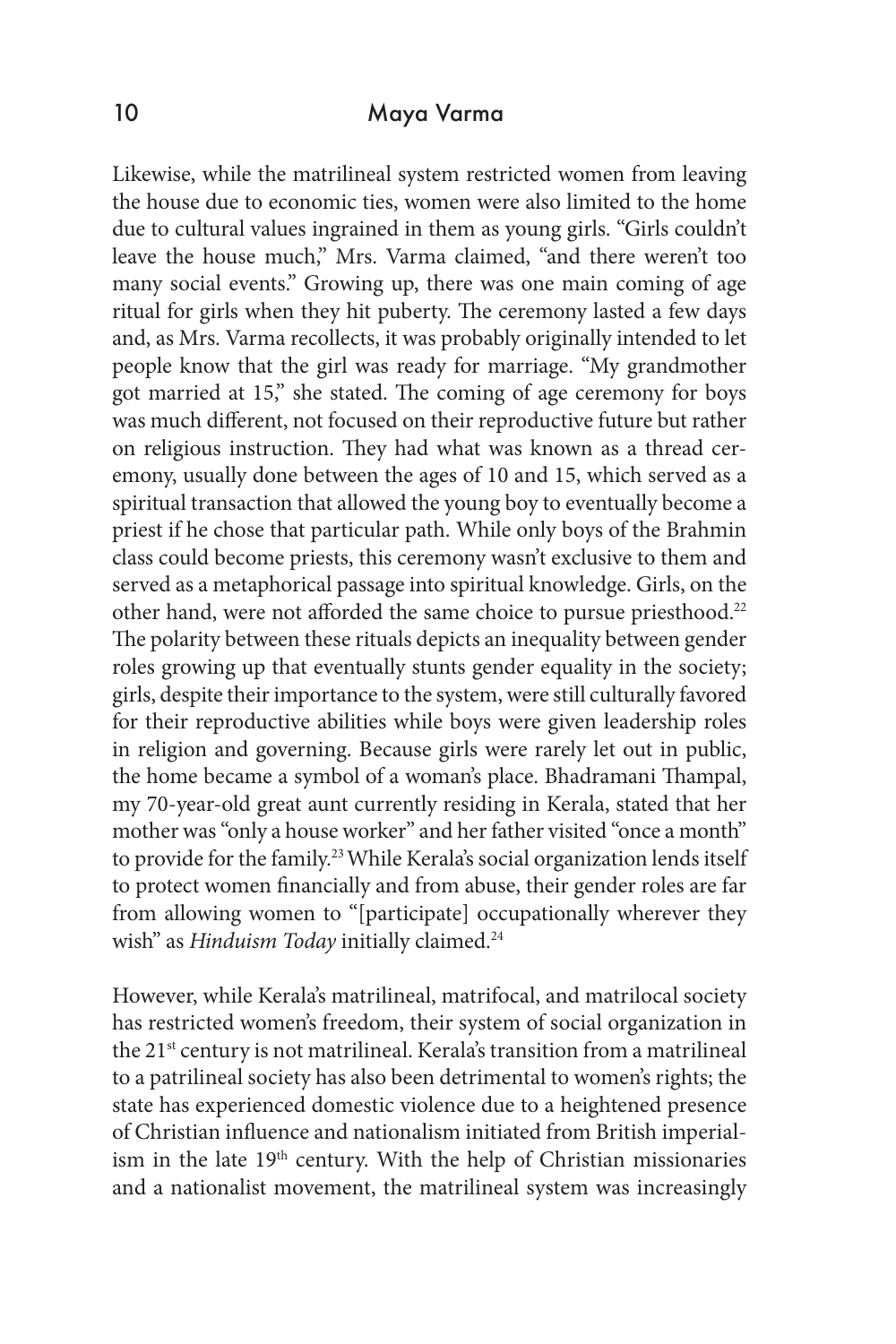critiqued for the inferior roles it gave to men over women's sexuality. The small, nuclear family began to win out as reformers worried that the large, joint family in the wife's name would prevent a man from following his ""natural' instincts towards his wife and children."<sup>25</sup> These "natural" instincts, as evident in hegemonic masculinity in the rest of India, most likely refer to the "natural" dominance and strength a man has over his family—though this dominance isn't as "natural" as reformers claim, as seen by the complicated and careful construction of the masculine gender role described previously. This social reform had economic implications as the matrilineal system began to die out, giving a man economic as well as social dominance over his family. In 1921 the Cochin Christian Succession Law was passed that legally restricted daughters from inheriting property.<sup>26</sup> These reforms have a few important implications about the roles of men and women. First, remember that femininity in Kerala didn't differ much from the rest of India; women were still considered to be in need of constant protection and were therefore restricted to the home. The matrilineal and matrilocal system was used to protect women in this manner, allowing them to live with their extended family and inherit land. When the matrilineal system dissolved and nuclear families became more common, men seemed to adopt the role previously held by the system: protecting women and keeping them in their homes.

The matrifocal, matrilocal, and matrilineal system limits women's freedom to pursue other professions, and 19<sup>th</sup> century reforms integrated patriarchal values into the state. Neither the matrilineal system or the reforms to alter it have been able to successfully address gender inequity in India. But it's important to remember that Kerala's matrilineal, matrifocal, and matrilocal system isn't without a function. Within a patriarchal country, this local system is able to protect women of Kerala and keep them financially stable. Although they still have a long way to go before being able to truthfully own the word egalitarian, the Nairs' system of social organization has served a practical purpose that shouldn't be belittled or go unnoticed. As long as the system serves its purpose for the people of the society, there is no need for criticism just because the culture is slightly different than our own. The place for criticism lies in claiming the culture is egalitarian; while Kerala's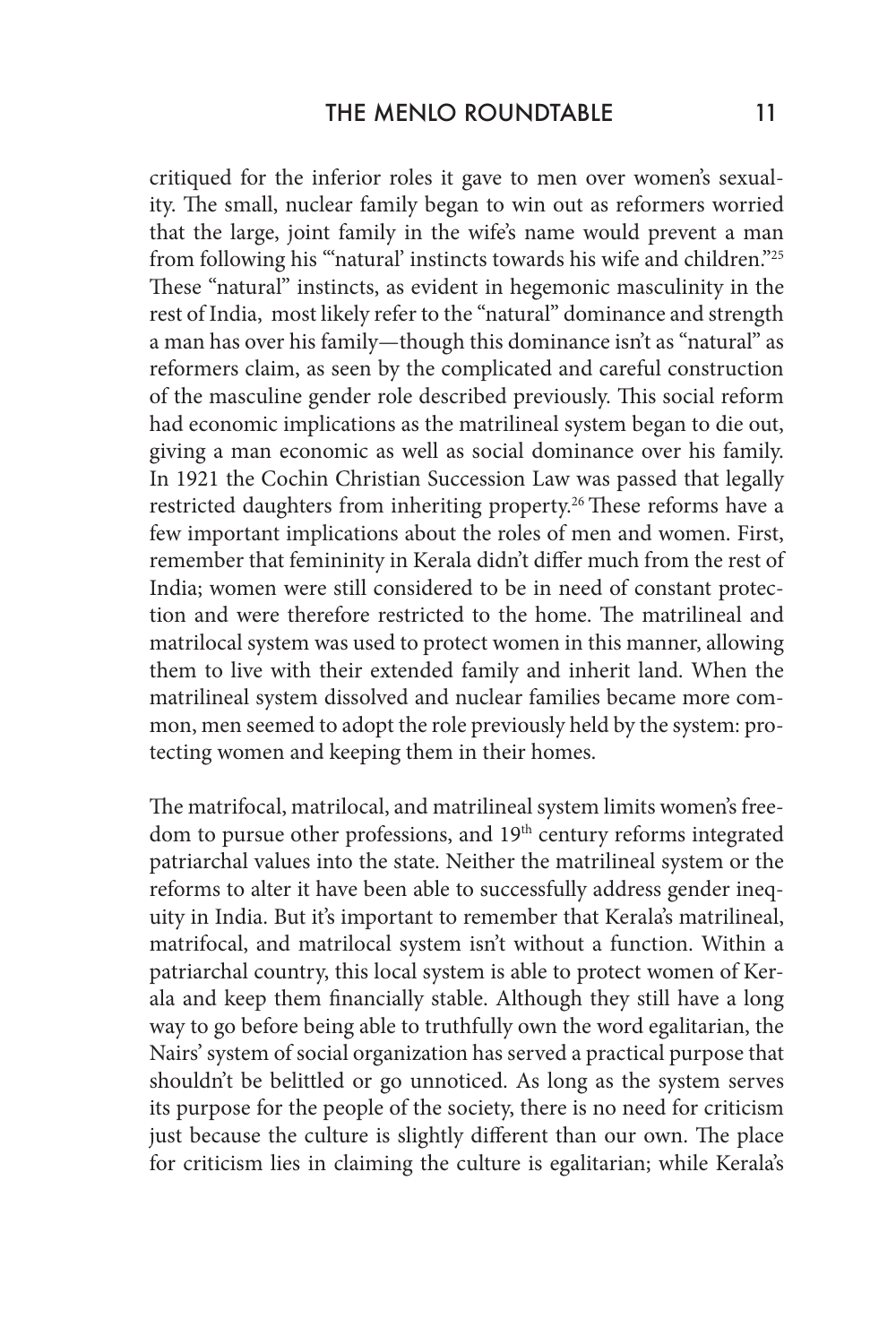matrilineal, matrifocal, and matrilocal system seems to help women in certain ways, it assumes that women are in need of protection and it sets limitations on their freedom, which isn't that different from the rest of patriarchal India.

# **Khasi: Conflicting Depictions of Gender Roles**

As with the case of Kerala, scholars studying the Khasi tribe of Northeast India don't agree on the implications of their matrilineal system. Goettner-Abendroth created her own case study on the Khasi tribe under her claim that matriarchal societies were egalitarian; however, the following section will address the problematic nature of this claim. This controversy lies in the power imbalance between men and women; some scholars claim the Khasi's matrifocal system gives men an inferior status compared to women, while others claim that the harmonious nature of women's rule has led to increased gender equity. Understanding these claims is essential to understanding nature of gender roles in the Khasi tribe.

Goettner-Abendroth depicts Khasi women using masculine adjectives, which suggests they don't follow the feminine gender roles present in patriarchal India. She writes how "they are still described as being as strong and muscular as the men." Unlike Kerala where women are still seen as in need of protection, Khasi women were physically strong, almost like warriors.<sup>27</sup> With this warrior image, it's possible that women assumed the masculine image present in patrilineal India.

According to Goettner-Abendroth, Khasi women are "head of the clan" and lead without any army or police system, which also brings up questions about Khasi women's gender roles as compared to patrilineal India.28 As discussed with Kerala, one major association of femininity in India is their need for protection. Goettner-Abendroth described the Khasi women as having authority over men much like mothers over their children.29 Because a mother's main role is to protect her child, this idea seems to contain its own underlying theme of protection. Khasi women in Goettner-Abendroth's eyes are a toned down version of men in patrilineal India; they are apparently able to have authority without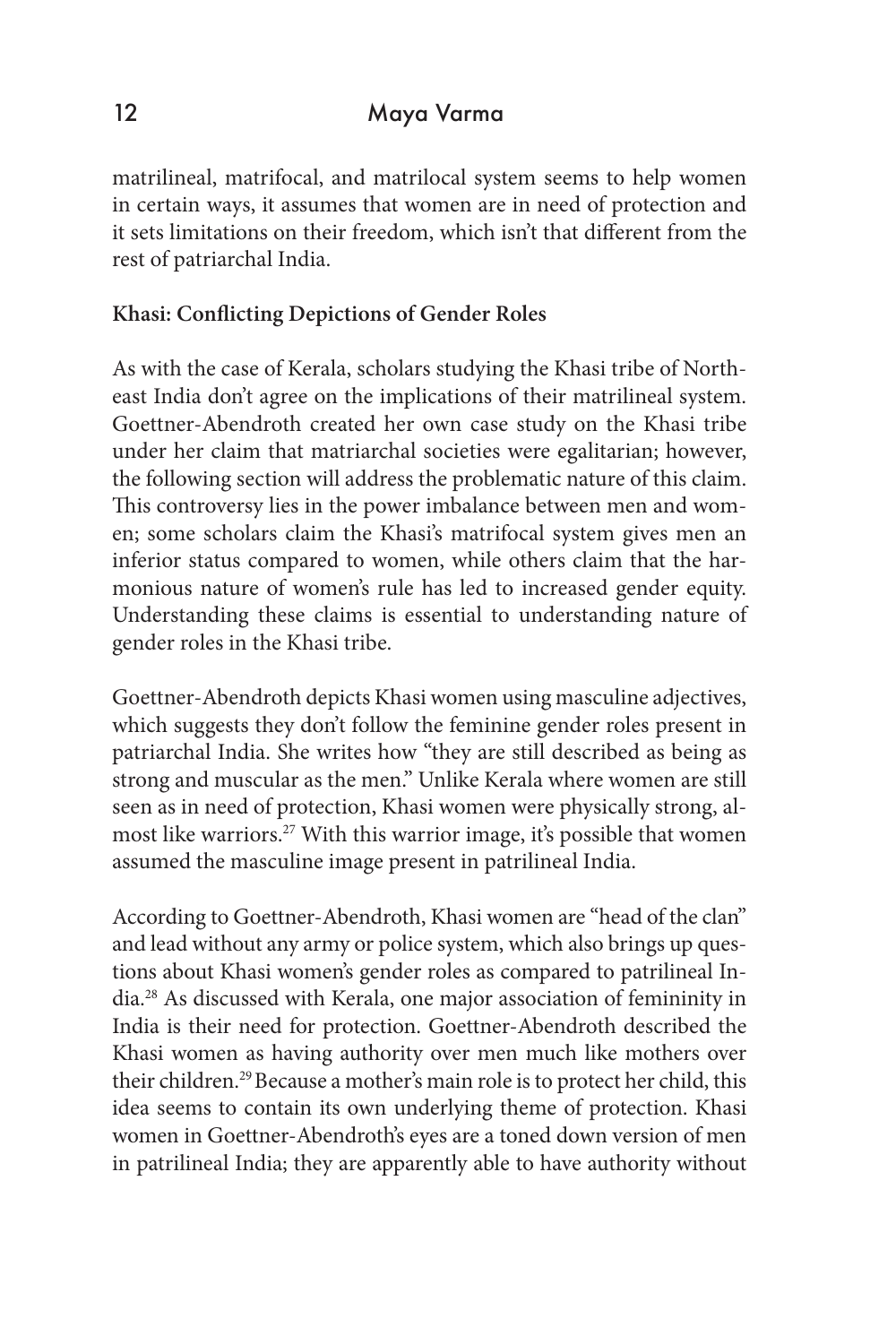exhibiting physical violence. With this in mind it would be reasonable to draw a conclusion that the Khasi tribe are almost egalitarian in nature, and the organization of women leading through peace and harmony would give both men and women rights. But controversies around the Khasi question the sustainability of this claim.

Many scholars have described men's role in the Khasi culture as inferior, as if they "hold roles that seem to mirror those of women in patriarchal societies." Husbands are thought to have "no social roles deemed important," which is very different from Goettner-Abendroth's claim that women rule society like a mother over a child.<sup>30</sup> But if women assume a power position in India, men could assume the inferior role and thus have limitations set on their freedom. This is especially evident in the recent "men's rights" movement that has swept Meghalaya, the state in which the Khasi tribe resides.

The Meghalaya Succession to Self Acquired Property Act was passed in 1984, giving both genders equal inheritance rights. The law was passed by an all-male legislation in the state of Meghalaya because women have no political power. While this might lead an outsider to assume that this male dominance over politics would represent a patriarchy, in the Khasi tribe men assumed political power under the guidance of women, once again alluding to the idea that women were equivalent to mothers "ruling" over their children. In this case, men lobbied for their rights and, unlike in Kerala when all inheritance rights were taken from women, this law gave equal rights to both genders.<sup>31</sup> This move for equality was not due to matrilineality but rather in spite of it—change was prompted by inequalities set forth by the matrilineal system. Keith Pariat, leader of the movement, claims that "Khasi men have become so accustomed to a life of no responsibility that they have no drive left and feel 'useless'[…]they have been emasculated, stripped of all power, authority, status and function, save procreation." Pariat is claiming that men's main role in this society is procreation, and he implies that they deserve power and authority.<sup>32</sup> It's unclear whether he believes men should have all power and authority, but those two traits are ones evident in characteristics of hegemonic masculinity present in the rest of patriarchal India. These protests ultimately ask two conflict-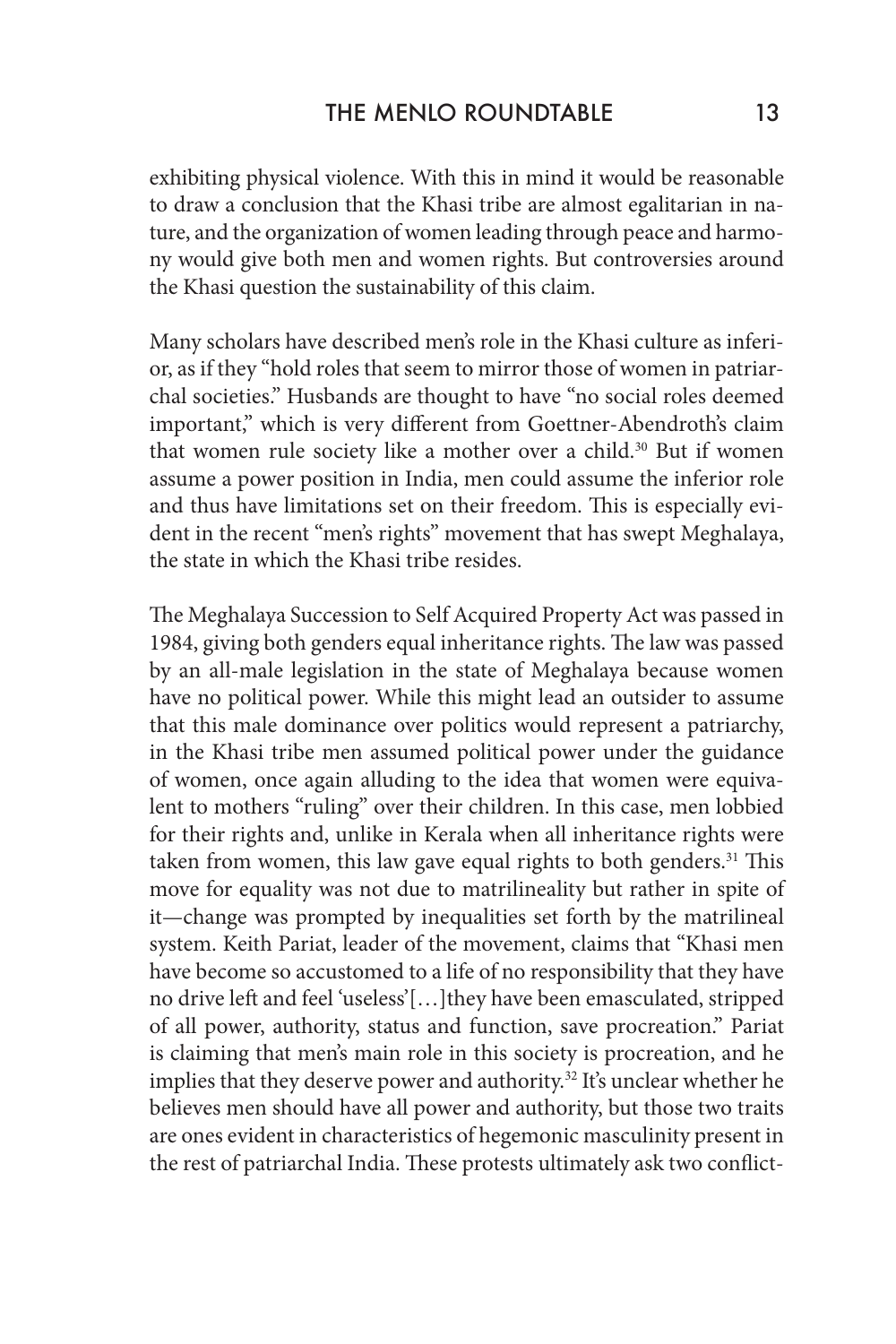ing questions about the nature of women's rule in the Khasi tribe: 1. Is the matrilineal and matrifocal system creating gender roles that are suppressing men? 2. Is the men's rights legislation influenced by trends entering in from patriarchal India rather a real problem of gender inequality among the Khasi?

These questions can't be definitively answered. While statistics show that gender disparity through an economic lens in Meghalaya is fairly minimal, the validity of the men's rights movement could make sense under the gender roles presented above in where women assume the protective role over men and men are used primarily used for reproductive purposes. Furthermore, the property act of 1984 suggests that males hold all political power because they were able to pass it with an all male legislative body. This begs the question: if they've had political power all along and have been suppressed, why wait to challenge the system until 1984? As evident in both Pariat's claims against women and Goettner-Abendroth's depiction of them, it's quite possible that the cultural power women had over men suppressed men's ability to protest for their rights until recently.

But it's also quite possible that the legislation was influenced heavily by patriarchal India. The surrounding cultures give men physical and cultural authority, which is what the Khasi men claim they want. This connection shouldn't go unnoticed. But it seems equally probable that the local Khasi system oppresses men. Goettner-Abendroth suggests the Khasi tribe is egalitarian, yet the way she depicts them in relation to claims brought out during the men's rights movement suggests that there could exist an equal and opposite inequality to that of patriarchal India.

# **Conclusion**

Kerala and Khasi seem to share a common thread: patriarchal ideals are seeping into the matrilineal system. While the reasoning for the ideals differ, it's clear the matrilineal system isn't surviving in India. But the matrilineal system isn't a victim to the patriarchy; it isn't in need of saving by feminists looking for an answer to gender inequity. The Ker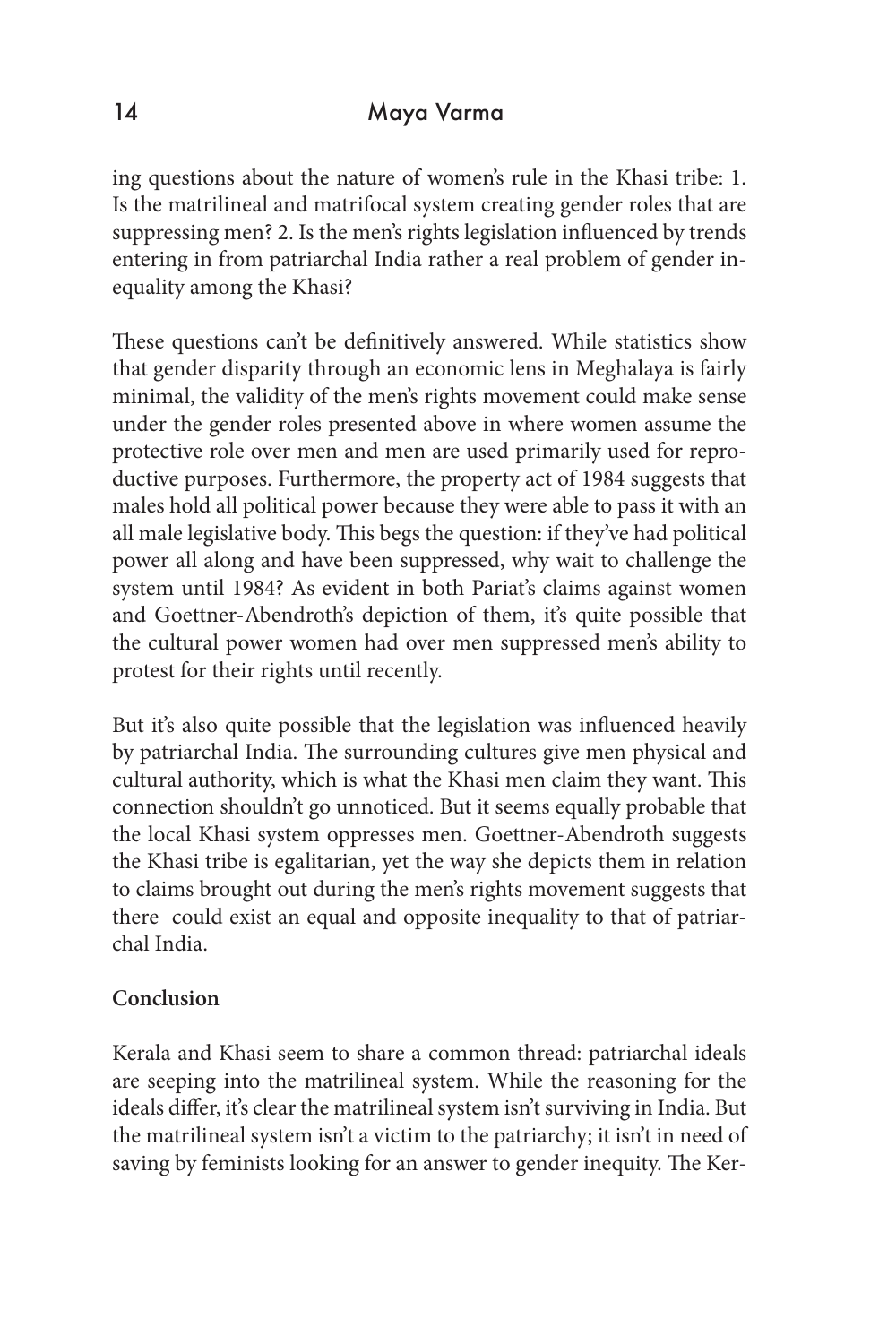ala and Khasi models of organization shouldn't be preserved for the purpose of increasing gender equality, as they don't lend themselves to egalitarian ideals. In Kerala, the matrilineal system protected women yet also didn't lead to complete equality. Therefore, when the system dissolved, women's rights fell even further. In Khasi, the matrilineal system appeared to lead to increased gender equity yet recently the introduction of a men's rights movement and changed legislation reflects the possibility of men being suppressed by women. Kerala presents a system that attempts to improve life for women without changing their gender roles or offering them increased freedom, which means that when the system evolves, women lose more and more rights. The Khasi system seems to slightly reverse gender roles and continue to suppress in other ways. They don't appear to offer a solution to achieving gender equality that can be used in other cultures.

I should also like to point out that I am not a part of the Khasi or Kerala societies; in fact, I am not even an Indian citizen. As an American basing my feminist beliefs on American values, I am biased in my understanding of gender equality. Kerala's matrilineal and matrilocal systems do serve a purpose in their society: protecting women financially and physically. My judgments of this society remain originate in the Western view that in order for women to have equal rights they must be able to choose their own path and not be tied to their homes. In Kerala, until patriarchal systems disrupted the matrilineality and matrilocality, women were financially and physically safe. In an overwhelmingly patriarchal country, the existence of this matrilineal system served an important purpose and, compared to the rest of the country, did give women "equality" in the sense that they had just as much power over their home and children as their husbands.

Therefore, through the lens of an anthropologist, my bias shouldn't lead to a critique of the culture merely because it doesn't match up with Western feminist views of gender equality. But through the lens of an advocate of gender equality, criticism is necessary to grow closer to an egalitarian society. Cynthia Eller claimed that telling stories of "matriarchies" as if they were real is detrimental to the feminist movement because feminists could base their hopes for the future on a fake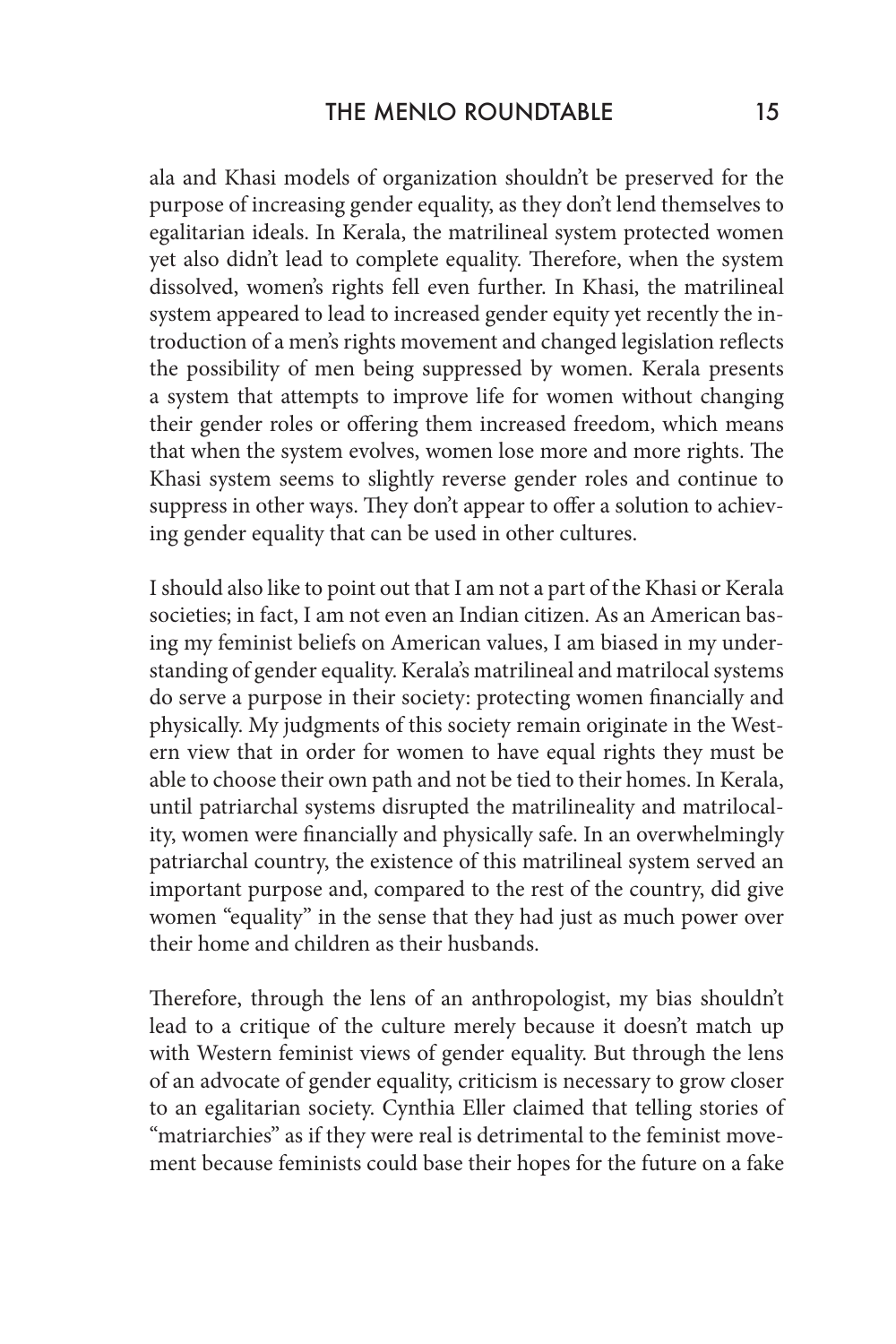model. As seen by these case studies, looking to Kerala and Khasi as a solution is equally detrimental. The matrilineal, matrifocal, and matrilocal systems give women a certain amount of power in some ways; however, they fail to change the foundation of gender roles in order to give both men and women equality. Goettner-Abendroth believes egalitarian societies exist, but I would argue that gender equality worth striving for has yet to exist in a society. As long as one gender is seen as inferior to another, equality will remain a dream.  $\bullet$ 

# **Notes**

1. Nidhi Bansal, "India's Daughter, the World's Daughter: Stopping Violence against Women," *Huffington Post* (Los Angeles, CA), March 19, 2015, accessed March 30, 2015, http://www.huffingtonpost. ca/plan-international-canada/http/www.huffingtonpost. ca/plan-international-canada/indias-daughter-violence-againstwomen\_b\_6901560.html.

 2. Heide Goettner-Abendroth, *Matriarchal Societies: Studies on Indigenous Cultures across the Globe* (2012; repr., New York, US: Peter Lang Publishing, 2013).

# 3. Ibid., 26.

4. Cynthia Eller, "Chapter 1," in *The Myth of Matriarchal Prehistory: Why an Invented Past Won't Give Women a Future* (Boston, MA: Beacon Press, 2000), 1-4.

5. "Knocking down Straw Dolls: A Critique of Cynthia Eller's the Myth of Matriarchal Prehistory: Why an Invented past Won't Give Women a Future," Suppressed Histories, last modified 2000, accessed March 31, 2015, http://www.suppressedhistories.net/articles/eller.html.

6. Peggy Reeves Sanday, "Matriarchy as a Sociocultural Form" (paper presented at The 16th Congress of the Indo-Pacific Prehistory Association, Melaka, MY, July 1, 1998).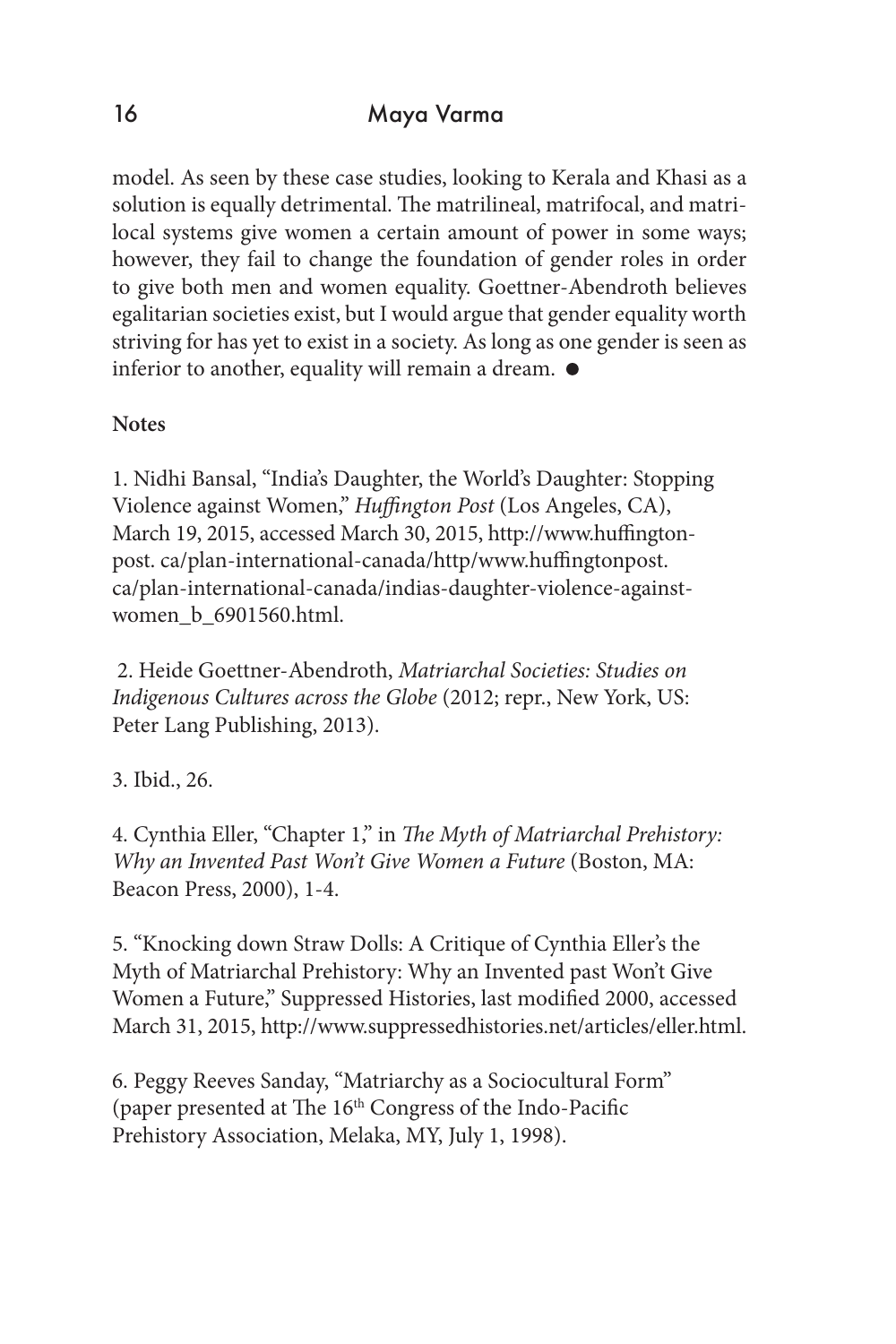## THE MENLO ROUNDTABLE 17

7. Pam Nilan et al., "Masculinities and Violence in India and Indonesia," *Journal of Health and Development* 4, nos. 1-4 (2008): 212.

8. Ibid.

9. Ibid, 213.

10. Sikata Banerjee, *Make Me a Man!: Masculinity, Hinduism, and Nationalism in India* (Albany, NY: SUNY Press, 2012).

11. Leela Dube, "On the Construction of Gender: Hindu Girls in Patrilineal India," *Economic and Political Weekly* 23, no. 18 (April 30, 1988): 13.

12. Ibid.

13. Nancy Bonvillain, *Women and Men: Cultural Constructs of Gender*, 2nd ed. (Upper Saddle River, NJ: Prentice Hall, 1997), 1.

14. Judith Lorber, "Night to His Day: The Social Construction of Gender," in *Paradoxes of Gender* (New Haven, CT: Yale University Press, 1994), 55.

15. Ibid.

16. Choodie Shivaram, "Where Women Wore the Crown," *Hinduism Today*, accessed March 2, 2015, http://www.hinduismtoday.com/ modules/smartsection/item.php?itemid=3569.

17. Asha Narang Spaak, "A Strange Society," *India International Centre Quarterly* 5, no. 3 (July 1978): 173.

18. Ibid, 174.

19. Ibid.

20. Ibid.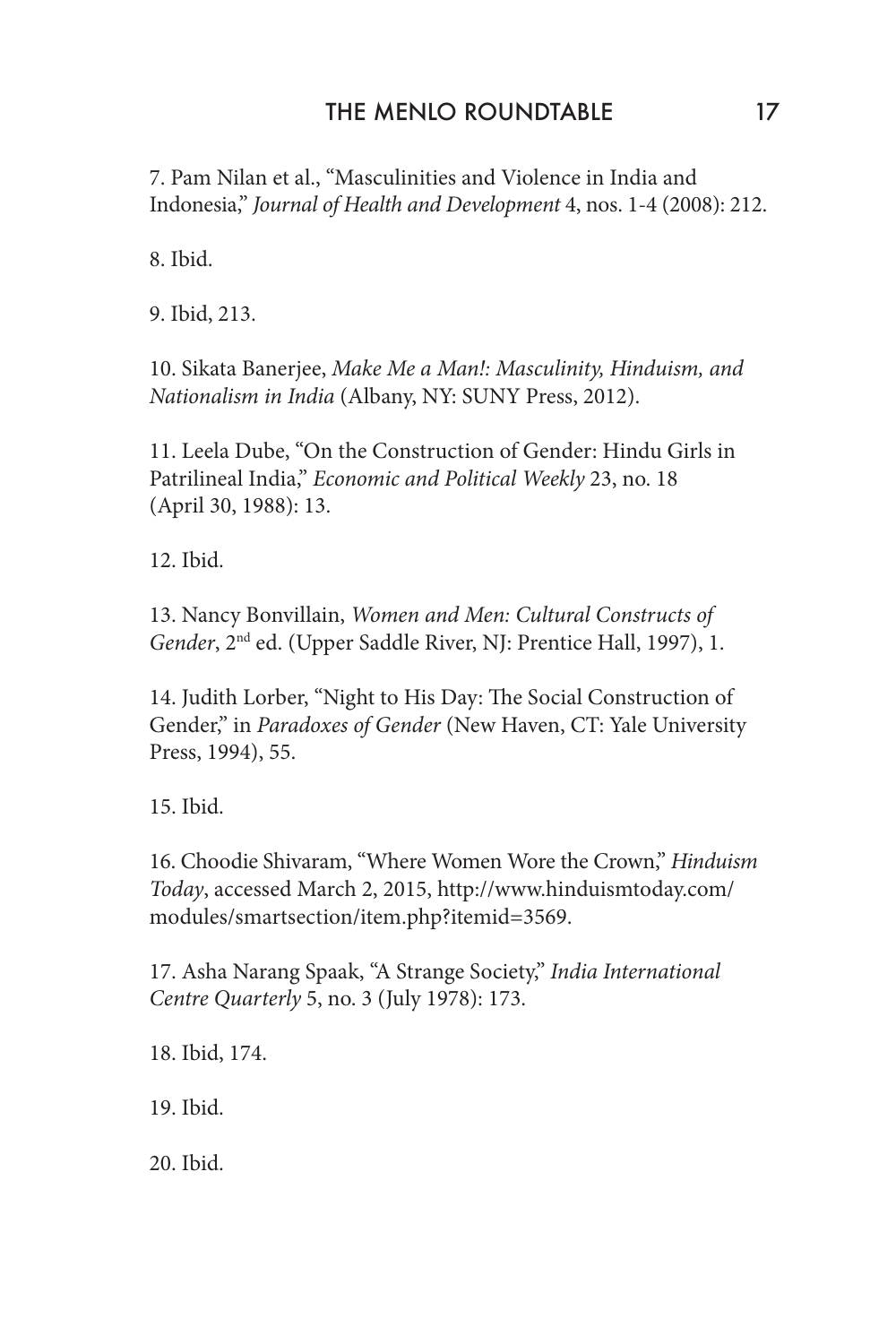21. Geetha Varma, interview by the author, Los Altos, CA, March 25, 2015.

22. Ibid.

23. Bhadramani Thampal, interview by the author, Los Altos, CA, March 27, 2015.

24. Shivaram, "Where Women Wore the Crown."

25. Praveena Kodoth and Mridul Eapen, "Looking beyond Gender Parity: Gender Inequalities of Some Dimensions of Well-Being in Kerala," *Economic and Political Weekly* 40, no. 30 (July 23, 2005): 3278.

26. Ibid, 3279.

27. Goettner-Abendroth, *Matriarchal Societies: Studies on Indigenous*, 46.

28. Ibid, 48.

29. Ibid.

30. Uri Gneezy, Kenneth L. Leonard, and John A. List, *Gender Differences in Competition* (Cambridge, MA, 2006), 5.

31. Tiplut Nongbri, "Gender and the Khasi Family Structure: Some Implications of the Meghalaya Succession to Self-Acquired Property Act, 1984," *Sociological Bulletin* 37, no. 1 (March 1988): 73.

32. Amrit Dhillon, "Tribe Faces Push for Men's Rights," *The Sydney Morning Herald* (Sydney, AU), April 2, 2013, accessed March 23, 2015, http://www.smh.com.au/world/tribe-faces-push-for-mensrights-20130401-2h2yp.html.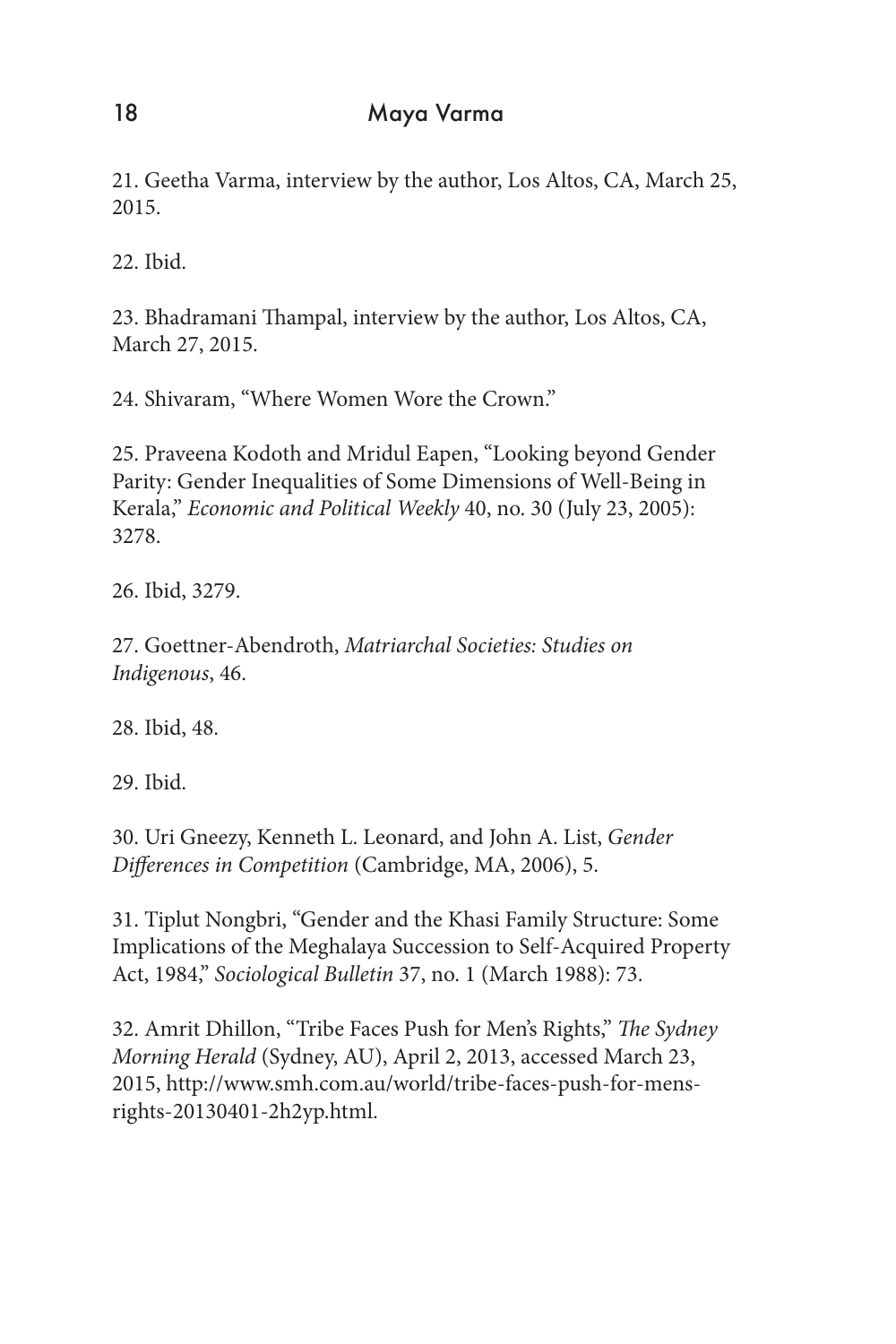#### **Bibliography**

Bamberger, Joan. "The Myth of Matriarchy: Why Men Rule in Primitive Society." In *Woman, Culture, and Society*, by Michelle Zimbalist Rosaldo, Louise Lamphere, and Joan Bamberger, 263-80. Stanford, CA: Stanford University Press, 1974.

Banerjee, Sikata. *Make Me a Man!: Masculinity, Hinduism, and Nationalism in India*. Albany, NY: SUNY Press, 2012.

Bansal, Nidhi. "India's Daughter, the World's Daughter: Stopping Violence against Women." *Huffington Post* (Los Angeles, CA), March 19, 2015. Accessed March 30, 2015. http://www.huffingtonpost.ca/plan-international-canada/http/www.huffingtonpost. ca/plan-international-canada/indias-daughter-violence-againstwomen\_b\_6901560.html.

Beacon Press. "Knocking down Straw Dolls: A Critique of Cynthia Eller's the Myth of Matriarchal Prehistory: Why an Invented past Won't Give Women a Future." Suppressed Histories. Last modified 2000. Accessed March 31, 2015. http://www.suppressedhistories.net/ articles/eller.html.

Bonvillain, Nancy. *Women and Men: Cultural Constructs of Gender*. 2nd ed. Upper Saddle River, NJ: Prentice Hall, 1997.

Chacko, Elizabeth. "Marriage, Development, and the Status of Women in Kerala, India." *Gender and Development* 11, no. 2 (July 2003): 52-59.

Connell, R. W. *Gender and Power: Society, the Person, and Sexual Politics*. Redwood City, CA: Stanford University Press, 1987.

Delaney, Carol, and Deborah Kaspin. *An Experimental Introduction to Anthropology*. 2nd ed. Hoboken, NJ: John Wiley & Sons, 2011.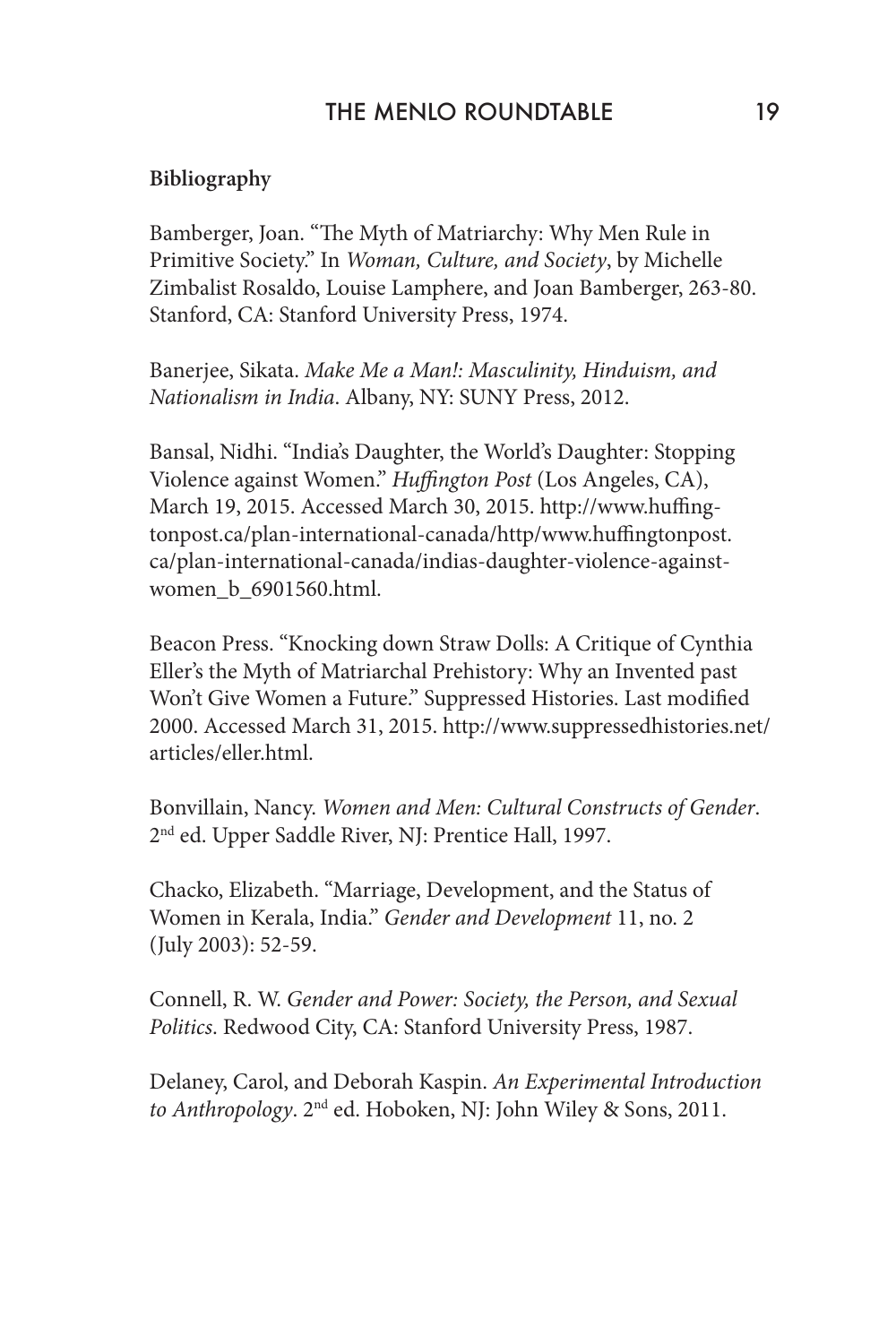Dhillon, Amrit. "Tribe Faces Push for Men's Rights." *The Sydney Morning Herald* (Sydney, AU), April 2, 2013. Accessed March 23, 2015. http://www.smh.com.au/world/tribe-faces-push-for-mensrights-20130401-2h2yp.html.

Dube, Leela. "On the Construction of Gender: Hindu Girls in Patrilineal India." *Economic and Political Weekly* 23, no. 18 (April 30, 1988): 11-19.

Eller, Cynthia. "Chapter 1." In T*he Myth of Matriarchal Prehistory: Why an Invented Past Won't Give Women a Future*, 1-4. Boston, MA: Beacon Press, 2000.

"Feminist Perspectives on Sex and Gender." In *Stanford Encyclopedia of Philosophy*. Stanford, CA: Metaphysics Research Lab, 2008. Accessed January 22, 2015.

Gneezy, Uri, Kenneth L. Leonard, and John A. List. *Gender Differences in Competition*. Cambridge, MA. 2006..

Goettner-Abendroth, Heide. *Matriarchal Societies: Studies on Indigenous Cultures across the Globe*. 2012. Reprint, New York, US: Peter Lang Publishing, 2013.

Kodoth, Praveena, and Mridul Eapen. "Looking beyond Gender Parity: Gender Inequalities of Some Dimensions of Well-Being in Kerala." *Economic and Political Weekly* 40, no. 30 (July 23, 2005): 3278-86.

Lorber, Judith. "Night to His Day: The Social Construction of Gender." In *Paradoxes of Gender*, 99-106. New Haven, CT: Yale University Press, 1994.

Mishra, S. K. "Analysis of Gender Disparity in Meghalaya by Various Types of Composite Indices." Munich Personal PePEc Archive. Last modified June 18, 2007. Accessed January 29, 2015. http://mpra.ub.uni-muenchen.de/3612/.